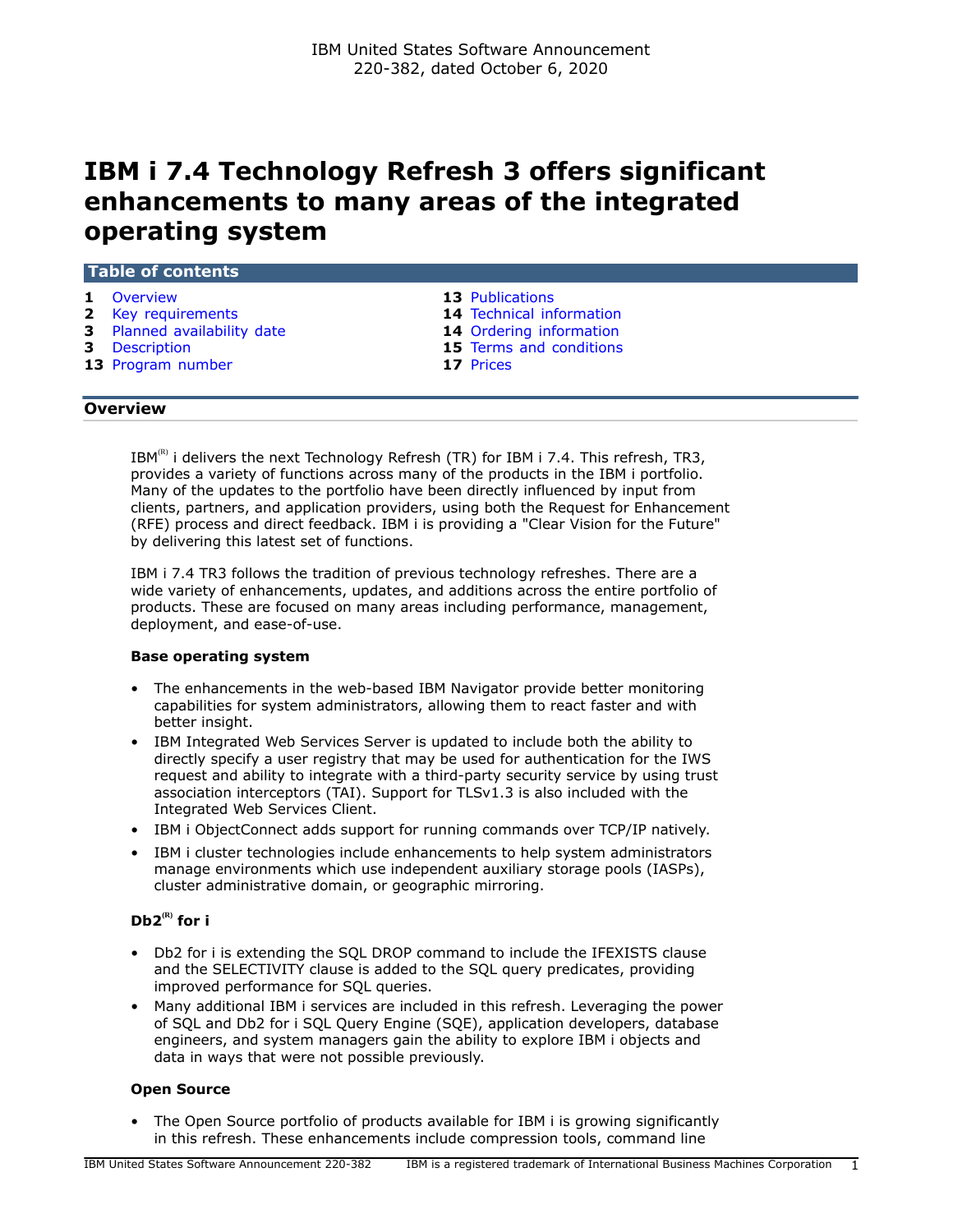utilities, open source databases, and Node.js updates. These additions to the portfolio mean that many more applications can run natively on IBM i and many Open Source developers may take advantage of standard industry tools available on IBM i.

- Ansible<sup>(R)</sup> provides an interesting set of capabilities for IBM i in both system administration and application deployment environments. The IBM i team provides a rich set of action plugins, roles, and sample playbooks to automate many tasks on IBM i.
- Key interfaces in the IBM i ToolBox for Java $\mathbb{I}^{\mathbb{M}}$  are updated and improved to ensure that Java developers have access to the latest IBM i technologies.

# **Licensed program products**

- IBM Backup, Recovery, and Media Services (BRMS) is including a variety of enhancements focused on satisfying many requests for improvements, including easier to use reporting of processes to help make information more readily available. Additionally, BRMS is incorporating some IBM i services to improve usability.
- IBM PowerHA<sup>(R)</sup> SystemMirror<sup>(R)</sup> for i is releasing improvements in simplifying deployment and management of high-availability environments. These are focused around the reduction in the number of commands required to manage and deploy PowerHA, the addition of dashboards and IBM i Services for ease-ofuse, and the consolidation of information onto fewer screens, making it easier to watch impacts to the systems and make required adjustments.
- In this technology refresh, IBM Db2 Mirror for i is adding enhancements to the usability and simplification of the product. New features in the GUI allow easier setup and management of the replication.
- IBM Cloud<sup>(R)</sup> Storage Solutions for i expands the list of supported storage environments including the use of proxy servers.
- IBM Administrative Runtime Expert is streamlining the management of deploying and applying PTFs across a diverse set of systems.
- The RPG compiler, included in Rational<sup>(R)</sup> Development Studio, includes enhancements when working with exported procedures and additional parameters available in Control Specifications and compile commands. There is an additional set of built-in functions supported in this refresh.
- Rational Developer for i 9.6.0.8 contains many features to assist in the processes of refactoring and modernizing application code.

# **Hardware and firmware**

- IBM i initial program load (IPL) time is improved.
- IBM i supports faster duplication of tape media in the case where the files to be duplicated are not at the beginning of the media.
- IBM i supports the hardware, firmware, virtualization, and I/O that are announced for delivery later this year, providing operational efficiency and increased configuration flexibility.

# <span id="page-1-0"></span>**Key requirements**

IBM i 7.4 TR3 is supported on selected IBM Power ${}^{\text{\tiny(R)}}$  Systems servers with:

- IBM POWER9 $^{TM}$  technology-based processors
- IBM POWER8 $^{(R)}$  technology-based processors

Clients using blades or IBM PureFlex $R$ ) systems, and those using servers with IBM POWER7(R), IBM POWER7 +, or earlier processors, need to move to newer systems to take advantage of the features in IBM i 7.4 TR3.

For up-to-date information on all types of code levels needed for support of a particular feature, see the [IBM Prerequisite](https://www.ibm.com/support/customercare/iprt/home) website.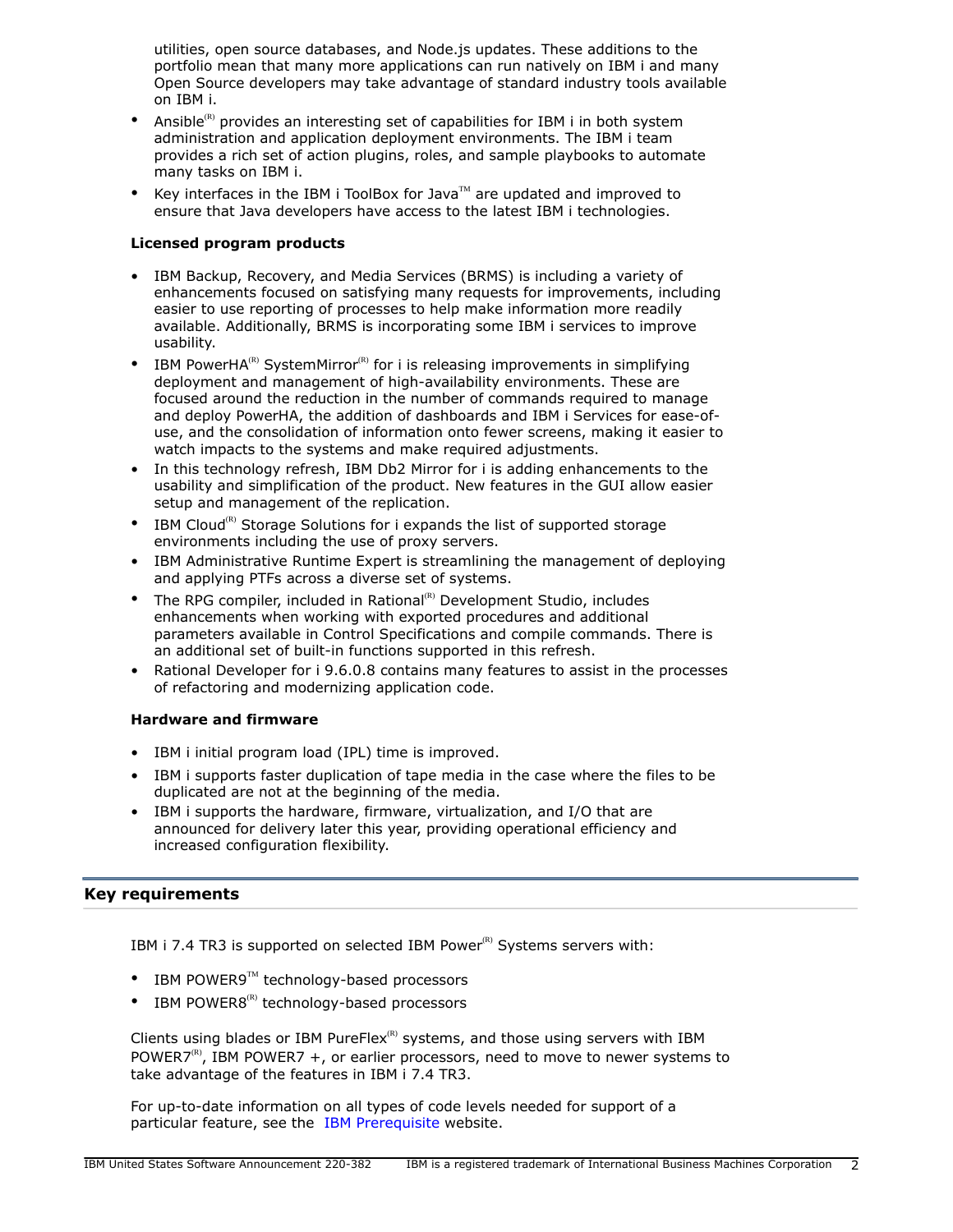# <span id="page-2-0"></span>**Planned availability date**

November 13, 2020

# <span id="page-2-1"></span>**Description**

IBM i 7.4 TR3 offers clients additional features and enhancements across many of the components in the IBM i portfolio of products. As in previous updates, the enhancements are delivered through a set of PTFs and PTF groups and provide significant improvements for developers and administrators.

Technical details for IBM i enhancements delivered with IBM i 7.4 TR3 can be found at the [IBM i Technology Updates](https://www.ibm.com/support/pages/node/1119129) wiki.

To make it easy to find IBM i 7.4 TR3-specific enhancements, see the aggregated list of enhancements found on the [IBM i 7.4 TR3](https://www.ibm.com/ibmi/techupdates/i74-TR3) wiki landing page.

### **IBM i Operating System (5770-SS1)**

The IBM i Base Operating System is comprised of many pieces skillfully interwoven to provide a comprehensive, integrated operating system, including a relational database, a workload manager, security monitor, and many more components. Every technology refresh includes changes to many of the components of the Base Operating System.

#### *IBM Navigator for i*

The enhancements in the web-based Navigator provide better monitoring capabilities for system administrators, allowing them to react faster and with better insight.

#### *Performance Data Investigator (PDI)*

The recently delivered modern PDI visualization has been improved to provide more complete information to system administrators trying to understand IBM i performance. A new chart interface has been added to many PDI functions. Some of them are listed below:

- Launching the system monitor single metric opens the chart interface by default
- Job Wait Interval details panel
- Updated dojo tables include filter, column ordering, row selection navigation, and more
- Timeline chart
- Pie chart
- QAPMCONF panel
- Multicollection support so that multiple performance collections can be viewed in a single visualization.
- Points selection navigation support in dojo chart

#### *System Monitor*

Previously, the interface for Navigator contained a system monitoring component which monitored many system metrics, as well as specifying actions to be taken when various thresholds were reached.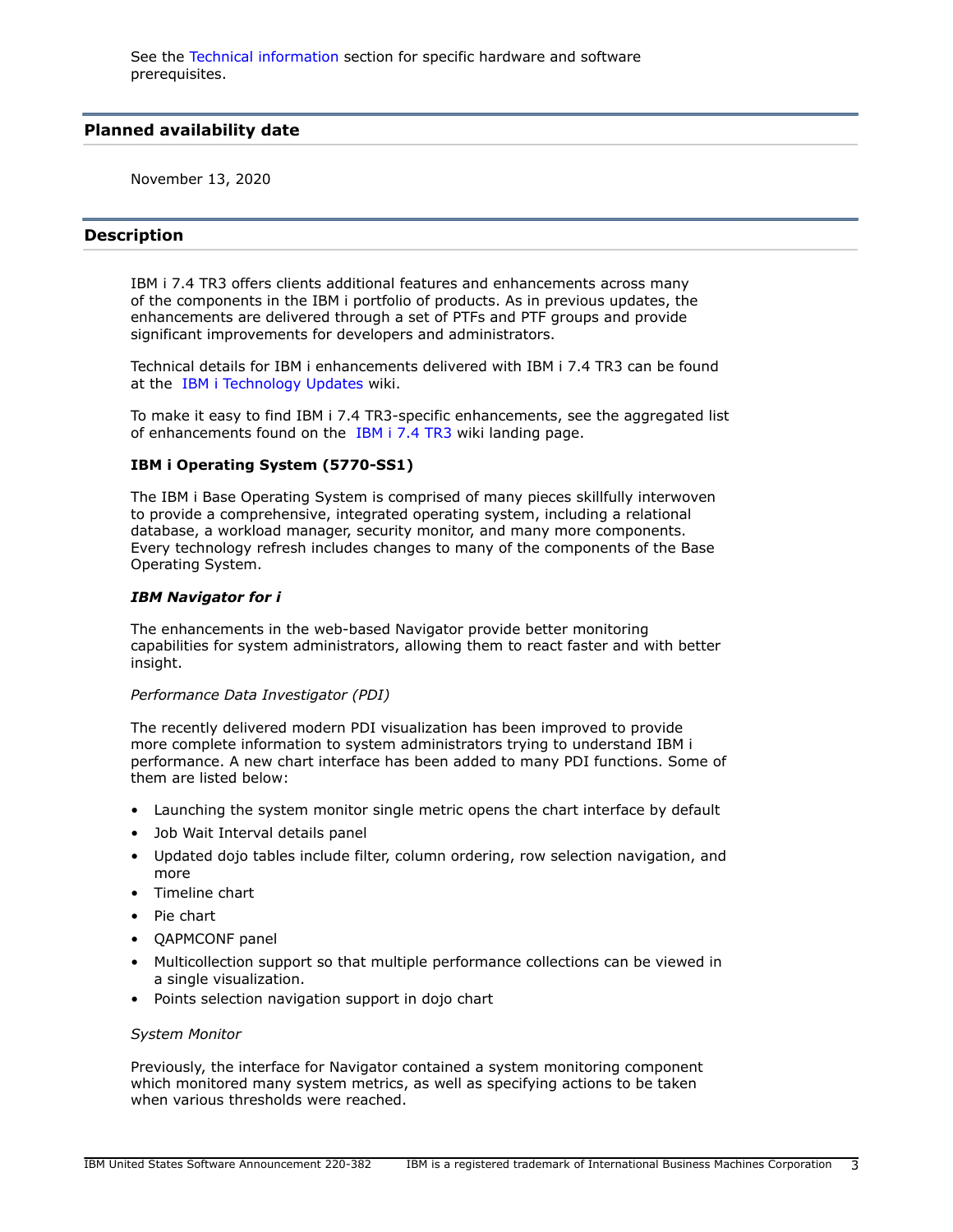To improve the management of these monitors, users included in the QINAVMNTR and QPMCCFCN authority lists are able to manage all monitors on IBM i, not just the ones created by that specific user.

## *Integrated Web Services (IWS) Server*

IWS Server provides an easy-to-use, robust environment for creating and hosting REST or SOAP APIs. This is an easy way to expose key ILE programs, service programs, and wrappered well-formed SQL as REST APIs.

This TR provides additional capabilities for the IWS environment:

- Ability to directly specify a user registry that may be used for authentication for the IWS request.
- Ability to configure IWS server to integrate with a third-party security service by using TAI. The TAI is a service provider API that enables the integration of third-party security services with an IWS server. When processing the web request, the IWS server calls out and passes the HttpServletRequest and HttpServletResponse to the trust association interceptors. This support also enables the use of JSON Web Tokens for Authentication.

The Integrated Web Services Client for ILE provides an easy way to consume SOAP and REST services. The latest update includes support for Transport Layer Security version 1.3 (TLSv1.3) protocol.

Details about the latest support can be found on the [Integrated Web Services for](https://www.ibm.com/support/pages/integrated-web-services-ibm-i-web-services-made-easy) [IBM i - Web services made easy](https://www.ibm.com/support/pages/integrated-web-services-ibm-i-web-services-made-easy) web page.

## *Clustering and IASP enhancements*

IBM i delivers three enhancements to reduce complexity for a system administrator. The first provides notification when a monitored resource entry (MRE) is inconsistent. The second adds the ability to specify a port number for geographic mirroring. The third adds detection of duplicate IFS directory names to Independent ASP Vary On processing.

Currently, when a monitored resource entry becomes inconsistent, the system administrator may not see the inconsistency immediately and may not know when it occurred. A feature has been added to the cluster administrative domain to write an entry to a log file in IFS at any time when the global status of an MRE changes to inconsistent. Sufficient data is written to the log file to uniquely identify the MRE that became inconsistent and the time at which the inconsistency occurred.

Previously, when necessary to acquire a port for connection, geographic mirroring would use a random port number. This could cause problems for system administrators when implementing Quality of Service (QoS) and security for their environment. Support has been added to the WRKSRVTBLE (Work with Service Table Entries) command to allow the specification of a particular port number for use by geographic mirroring.

Prior to this technology refresh, if there was an IFS directory in SYSBAS and there was a vary on of an IASP whose name was the same as that IFS directory, the result was that the vary on of the IASP would complete successfully, but the IFS directory in the IASP was not visible or accessible to anyone. The recommended work-around (vary off the IASP, delete, or rename the existing IFS directory in SYSBAS, and vary on the IASP again) could take a lot of time, and the user may not have been aware of the recommended action to take to correct the situation. IBM i 7.4 TR3 adds an enhancement that detects the presence of an IFS directory in SYSBAS with the same name as the IASP during the IASP vary on process. The system administrator is notified about the situation through an inquiry message so that appropriate action can be taken, such as renaming, moving, or deleting the existing IFS directory in SYSBAS, or forcing a mount of the IFS directory in the IASP over the IFS directory in SYSBAS.

# *ObjectConnect over TCP/IP*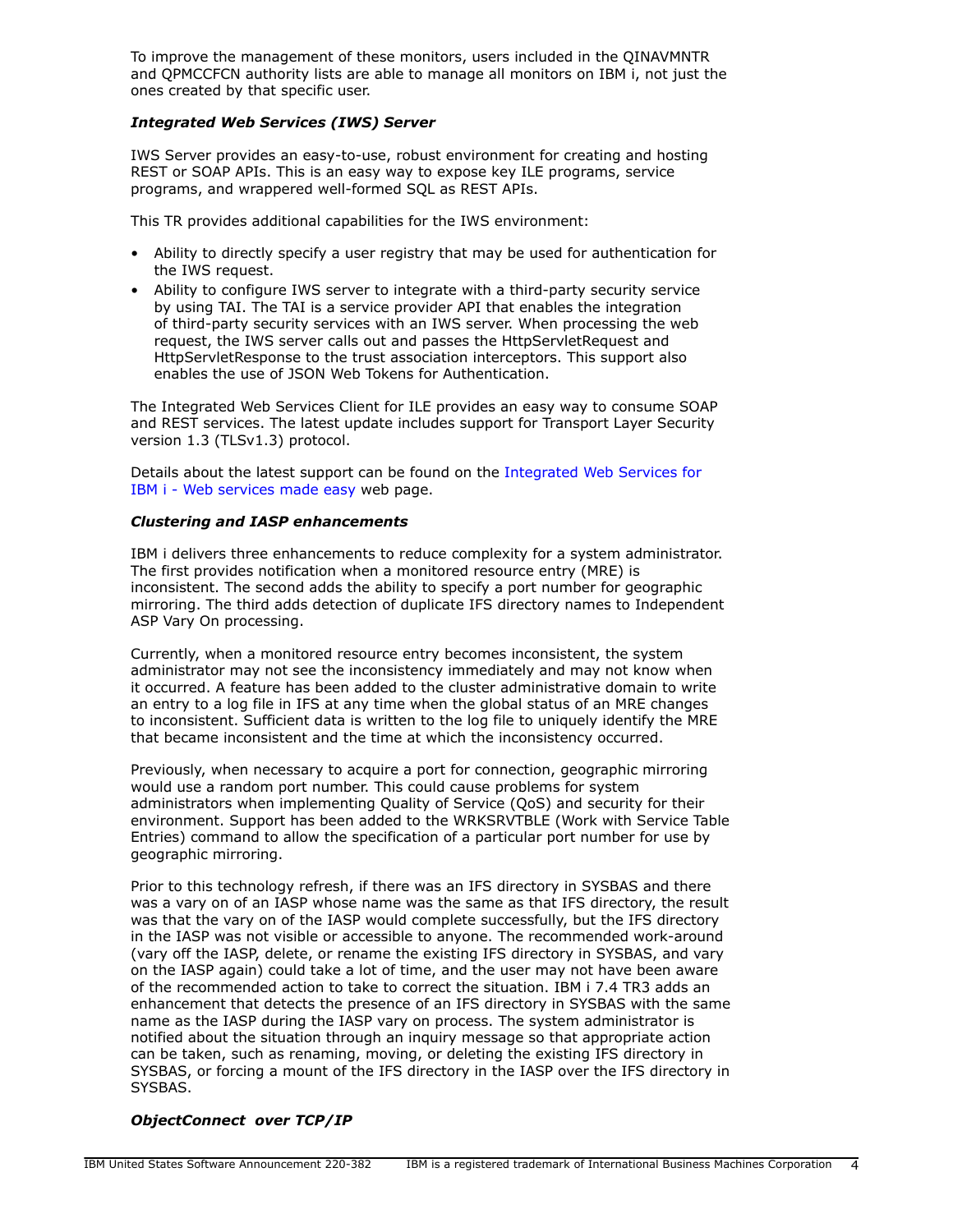ObjectConnect is an existing set of control language commands for copying objects between systems easily and efficiently. ObjectConnect is included with the IBM i operating system (Option 22) and is separately installable using the Install Licensed Program display.

ObjectConnect commands are closely related to the save and restore commands. The ObjectConnect commands support most of the same parameters. When using an ObjectConnect command, the system copies the object directly to the target system without using save files or distribution queues. ObjectConnect provides better performance than other methods for copying objects between systems, and ObjectConnect does not require additional disk space to store an intermediate copy of the object that is being copied.

These ObjectConnect commands are being extended to support TCP/IP natively.

In the past, many clients who have wanted to use ObjectConnect have needed to configure Enterprise Extender, even though they did not have SNA networks. With IBM i 7.4 TR3, these clients may use an IP option on the ObjectConnect Save/ Restore commands to copy objects over a secure TCP/IP connection.

For more details, see IBM i Technology Updates at the [General IBM i Operating](https://www.ibm.com/support/pages/node/1119357) [System](https://www.ibm.com/support/pages/node/1119357) webpage.

# *Electronic Service Agent (ESA)*

The ESA support has been updated to give IBM i system administrators the flexibility to allow ESA jobs to be scheduled with a choice of scheduling options. ESA is installed as a component of the IBM i operating system. For more details and PTF information, see [Manually creating ESA job schedulers](https://www.ibm.com/support/pages/node/635879) page.

# **IBM Db2 for i**

The integrated database for IBM i, Db2 for i, is known for containing the attributes valued by business computing solutions. In IBM i 7.4 TR3, Db2 for i is enhanced to include new and improved SQL capabilities, both in the language itself and by using SQL as the foundation for new IBM i Services.

# *Db2 for i enhancements*

With this update, Db2 for i continues to focus on new and advanced SQL capabilities and the ability to use SQL for accessing details of the IBM i operating system. SQL Application developers will see some ease of use programming enhancements, and database engineers will recognize that the new and improved SQL services will allow better management of the database.

- The DROP statement is enhanced to support the IF EXISTS clause, streamlining Database Definition Language (DDL) processing.
- The SELECTIVITY clause is added to SQL query predicates, allowing the database performance expert to better influence the SQL Query Engine plan choice.
- The RELATED\_OBJECTS SOL service is added to provide deep details regarding dependencies over a database file.

These enhancements and others are delivered through the Db2 PTF Group.

For additional information, see the database section of the [IBM Db2 for i -](http://www.ibm.com/ibmi/techupdates/db2) [Technology Updates](http://www.ibm.com/ibmi/techupdates/db2) wiki page to learn more about all of the Db2 for IBM i enhancements included in IBM i 7.4 TR3.

# *IBM i Services*

The number of IBM i Services, considered to be the strategic method for gaining access to IBM i objects, system information, and more, continues to grow. Leveraging the power of SQL and the Db2 for i SQL Query Engine (SQE), application developers, database engineers, and system managers are able to explore IBM i objects and data in ways that were not possible with previous technologies.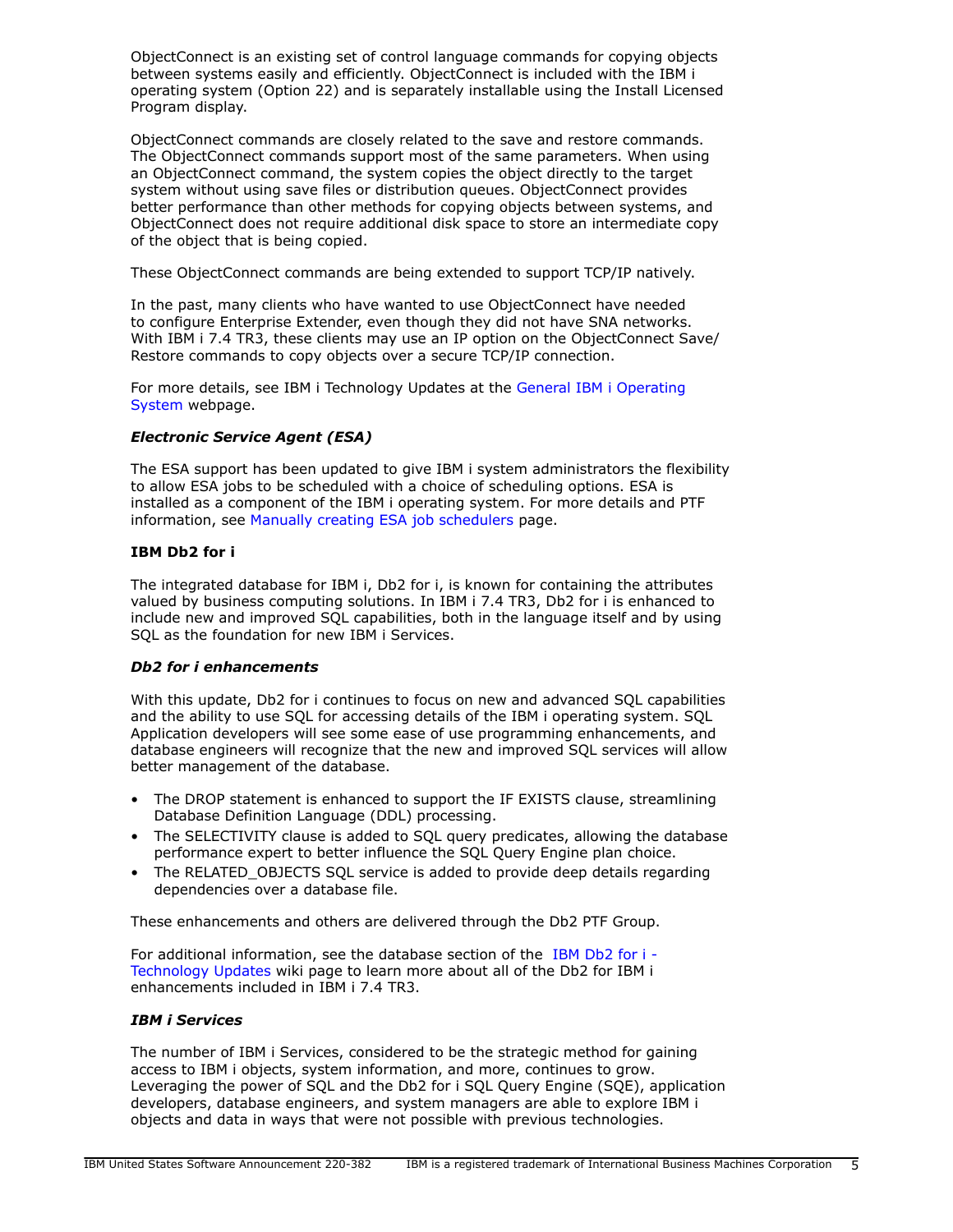In the tradition of recent technology refreshes, IBM i Services are added and enhanced, providing useful SQL-based alternatives to IBM i commands and APIs.

- SERVER SHARE INFO Provides an SOL solution to extract the details about IBM i NetServer shares, opening up many systems and security management use cases to the SQL user.
- DISPLAY JOURNAL The ever-popular table function is enhanced to improve performance, ease of use, and coverage for SYSLOG audit journal coverage.
- IFS\_READ and IFS\_WRITE Procedures and functions are added to allow the SQL programmer to easily construct or consume the contents of an IFS stream file.
- SOFTWARE\_PRODUCT\_INFO An SQL alternative to the Display Software Resources (DSPSFWRSC) command is added, providing an easy programming alternative to solution providers.
- DATA\_QUEUE\_ENTRIES SQL support for data queues is extended to include a service that can query one or more of the messages residing on a data queue.
- DB\_TRANSACTION\_INFO The database transaction information is extended to include database record lock holder detection, giving the system administrator a technique for quiescing system activity.
- EXIT\_POINT\_INFO and EXIT\_PROGRAM\_INFO Discovering and managing exit points and exit point programs is available using this SQL alternative.
- WATCH\_INFO and WATCH\_DETAIL These enhancements make it possible and easy to discover and manage system watches.
- JOURNALED OBJECTS To discover which objects are using a specific journal, this service can be used to probe directly into that journal.
- LIBRARY\_INFO The information available using this IBM i Service is enhanced to provide a high-performance query option and to include return columns with more contextual detail about the library.
- COMMUNICATIONS\_ENTRY\_INFO This IBM i Service is being extended to allow SQL users to access the final piece of subsystem definition detail.
- SYSTEM\_STATUS\_INFO The strategic alternative to the Work with System Status (WRKSYSSTS) command is enhanced again to include more return columns describing critical detail about the IBM i.
- OPEN\_FILES To discover both the existence of an open file and details related to the open files in the target job, this IBM i service can probe into an active job.
- SYSLIMITS\_BASIC This IBM i service provides a fast-performing approach alternative to SYSLIMITS, for studying System Limits historical detail.
- There are additional enhancements to IBM i Services.

For details about these enhancements and the other [IBM i Services](https://www.ibm.com/support/pages/node/1119123) enhancements, see the IBM i Technology Updates wiki for complete details.

# **Open Source for IBM i**

The open source ecosystem continues to grow, with particular emphasis on the RPMbased set of deliveries. These enhancements include compression tools, command line utilities, open source databases, and Node.js updates. To get started with RPMs, see the [IBM i RPM Open Source](http://ibm.biz/ibmi-rpms) repository.

# *p7zip*

p7zip is a port of the command-line version of 7-Zip to Unix-like POSIX systems. It can work with various file formats including 7-Zip archives (those ending with .7z). For more information, see the [P7ZIP Sourceforge](http://p7zip.sourceforge.net/) webpage.

# *zstd*

zstd (or Zstandard) is a newer compression library from Facebook. It is designed for real-time activities. By design it prioritizes the speed of compression/decompression operations. For more information, see the [Zstandard](http://facebook.github.io/zstd) webpage.

# *pigz*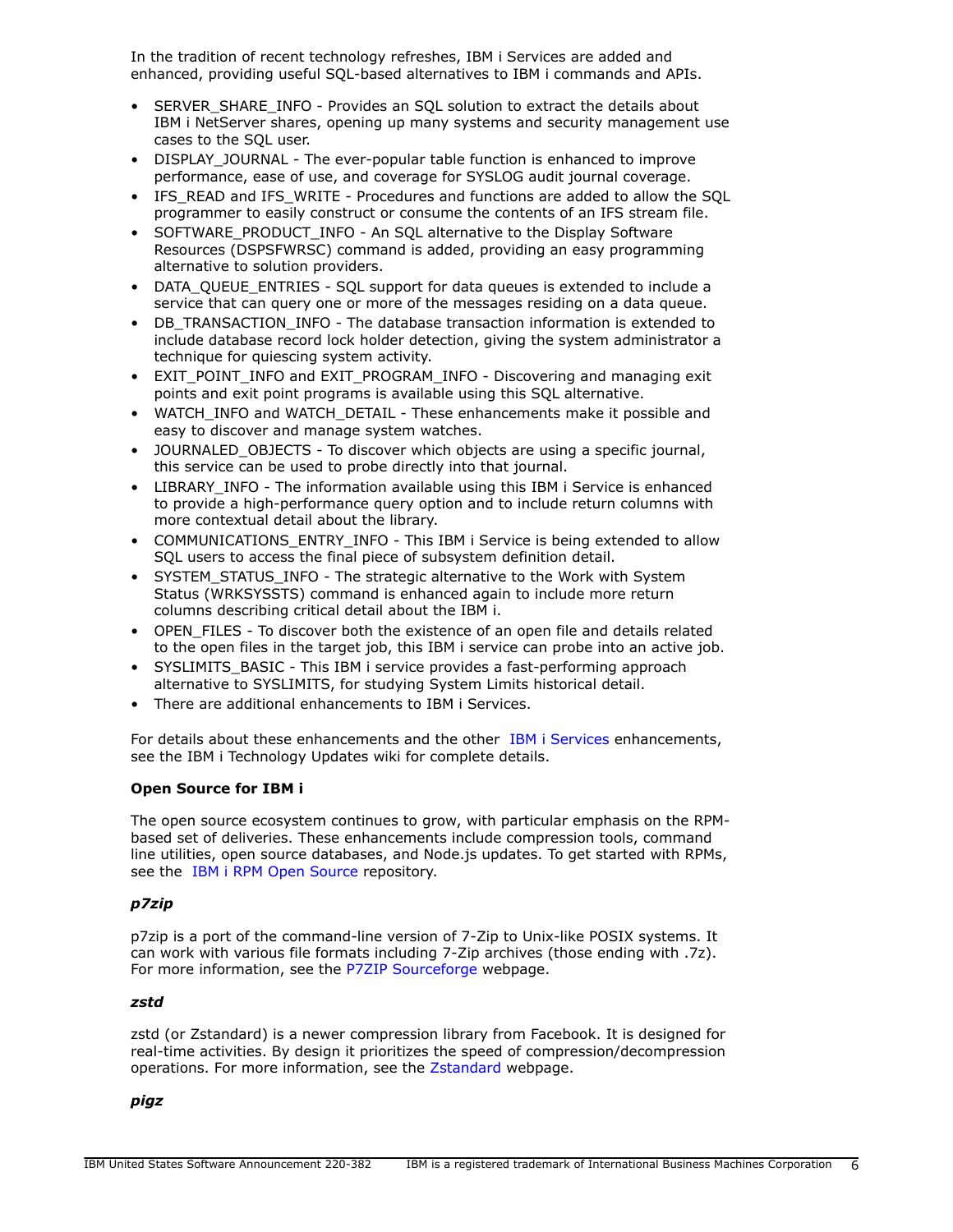pigz is a parallelized version of gzip. It can take advantage of multiple CPU cores to speed up compression over standard gzip. For more information, see the [pigz](https://zlib.net/pigz/) home page.

# *Curl with SSH and SFTP support*

Curl has been upgraded to 7.70.0 and was also built with the newly released libssh2. This allows it to use ssh:// and sftp:// URLs.

### *"man page" viewer*

The 'man' command is available through delivery of the 'man-db' package. This allows the viewing of reference manuals, often called "man pages", for many of the packages delivered as RPMs.

## *Autossh*

The autossh package provides a tool for keeping SSH tunnels open. As an example, it will automatically restart the tunnel should it crash. For more information, see the [autossh - Automatic SSH restart](https://www.harding.motd.ca/autossh/) webpage.

## *Tmux*

A popular terminal multiplexer, tmux, is now available. It allows the creation of multiple SSH terminal sessions that are persistent, meaning they can reconnect and resume work, even if a disconnect has happened due to a network outage or some other unpredicted event. It also enables multiple windows within a specific session. For more information, see the [tmux github](https://github.com/tmux/tmux/wiki) wiki page.

### *Paramiko*

The Python Paramiko package is available in RPM form. Paramiko makes it easy to use SSH, SCP, and SFTP from within Python. It provides a powerful and highly automatable way to use SSH/SFTP as part of business procedures, such as pushing or pulling data and running commands. It also provides an easy way to make remote XMLSERVICE calls (especially to IBM i instances in IBM Cloud) using SSH and xmlservice-cli (part of the 'itoolkit-utils' package). For more information, see the [Paramiko](http://paramiko.org/) website.

### *Chsh*

The ability to customize which shell is used for SSH sessions has existed for some time through an SQL service. With the chsh RPM package, it is even easier. For example, it is simple to run 'chsh -s /QOpenSys/pkgs/bin/bash' to set the default shell to bash.

# *Logrotate*

The logrotate tool can be used to automatically rotate, compress, and even remove log files. This is very useful for log files that could grow very large if left unchecked. While the HTTP Server for i supports this with log cycling, not all products have this capability built in. Therefore, this type of specialized tool can prove very valuable for managing both file size and manipulation.

It is very configurable, allowing the customizing of the name format of archived logs, specifying how many logs to keep or whether the archived logs should be compressed. Note that this is not a service that runs continuously. Instead, it must be run periodically or through the job scheduler. Once running, it will analyze all the log files for which it is configured and rotate the files as needed. For more information, see the [Logrotate -Linux](https://linux.die.net/man/8/logrotate) $<sup>(R)</sup>$  home page.</sup>

# *PostgreSQL 12*

PostgreSQL is an open-source object-relational database system. In order to ensure the security and scalability of business data, PostgreSQL not only uses but extends the SQL language with additional features. PostgreSQL has earned a strong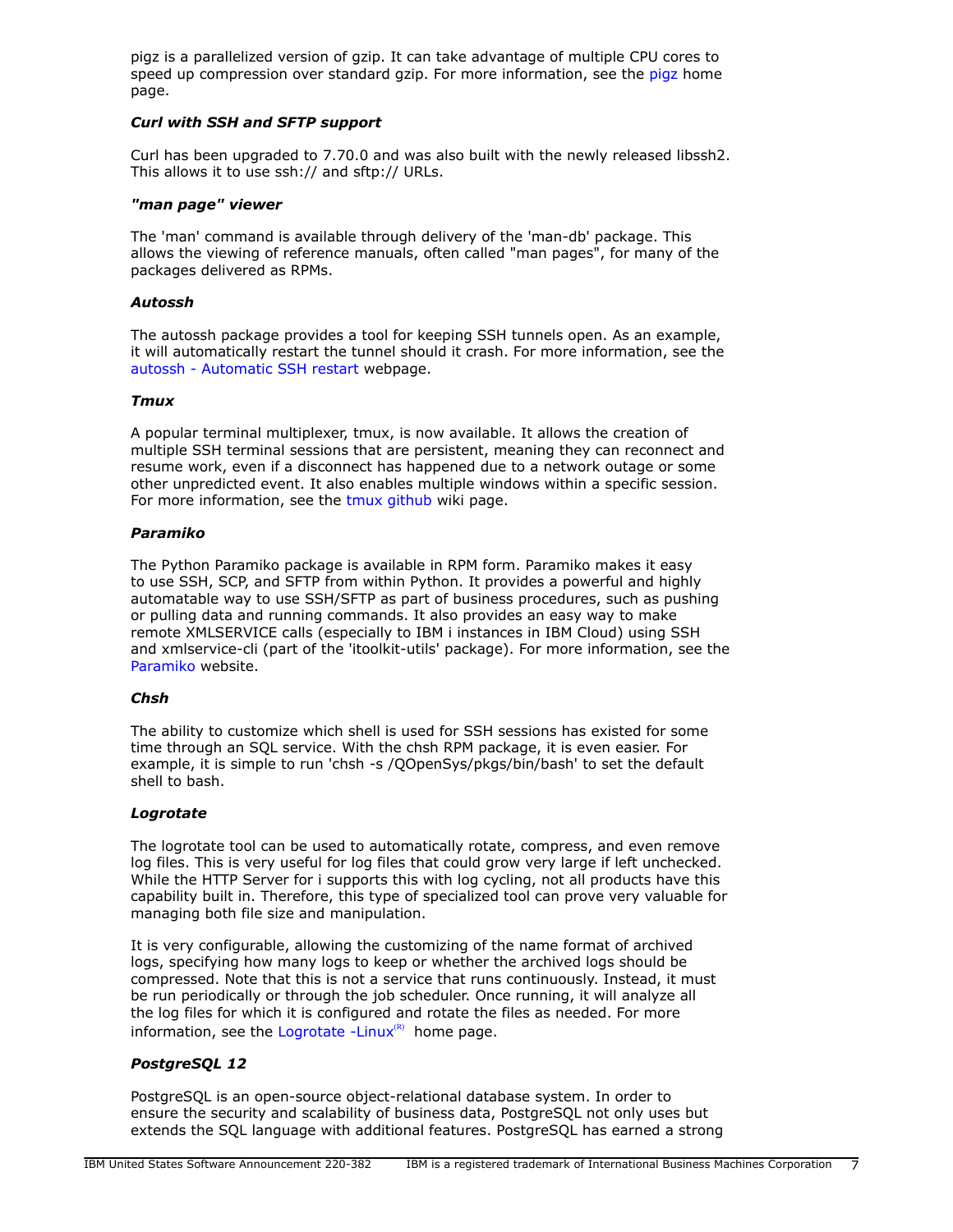reputation for its proven architecture, reliability, data integrity, robust feature set, extensibility, and the dedication of the open-source community behind the software to consistently deliver performant and innovative solutions. For more information, see the [PostgreSQL](https://www.postgresql.org/) home page.

For more instructions, see the [Install and configure Postgresql DB Server on IBM i](https://github.com/IBM/ibmi-oss-examples/blob/master/postgresql/installingpostgresqlonibmi.md) wiki page.

### *MariaDB*

The MariaDB open source relational database is a drop-in replacement for MySQL. It is one of the most popular open-source databases in the world, and is the default database for numerous turnkey applications, especially in the PHP ecosystem. Bringing MariaDB to IBM i enables the use of many of these business application solutions on IBM i. For more information, see the [MariaDB](https://mariadb.org/) home page.

### *GNU Privacy Guard*

GNU Privacy Guard, also referred to as GnuPG or GPG, is an open source implementation of the OpenPGP standard. It uses public key cryptography for signing and encryption. For more information, see the [GNU Privacy Guard \(GPG\)](https://gnupg.org/) home page.

## *Node.js version 14*

The latest release of Node.js that will be on a long-term support schedule is now available. This release has numerous improvements in performance, security, and diagnostics. For more information about the Node.js release schedule, see the [Nodejs GitHub](https://github.com/nodejs/Release) wiki page.

## *Ansible support for IBM i*

Ansible provides an industry-standard solution for automating tasks across the compute estate. The IBM i team provides a rich set of action plug-ins, roles, and sample playbooks to automate many tasks on IBM i. This includes automation for fix management, application deployment, security management, and many other IBM i administrative tasks.

Details about Ansible support for IBM i can be found at the [Ansible Content for IBM](https://github.com/IBM/ansible-for-i) [Power Systems -IBM i GitHub](https://github.com/IBM/ansible-for-i) wiki page.

### *IBM Toolbox for Java*

IBM toolbox for Java contains native Java methods for accessing, updating, and interacting with objects and interfaces on IBM i. These key interfaces continue to be updated and improved to ensure that the Java developer has access to the latest IBM i technologies. Some of the enhancements added in this TR include:

- IFS performance improvement when retrieving attributes for directories, files, and symbol links.
- Support for converting varchar to bytes. When using AS400Text.toByte(), the program receives the string without the first two characters because the first two bytes of a varchar are the length of string. The support for varchar in Java toolbox is added.
- IFS User Handle 2 provides single sign-on support to retrieve attributes of IFS files using Kerberos-based authentication.

# **Licensed Program Products (LPPs)**

The IBM i Portfolio of LPPs provide a significant number of technologies to IBM i clients. These program products include tools for application development, high availability, mobile access, and more. This TR includes enhancements to those LPPs.

# *Backup, Recovery and Media Services for i (5770-BR1)*

In this TR, BRMS for i has added many requested enhancements, including: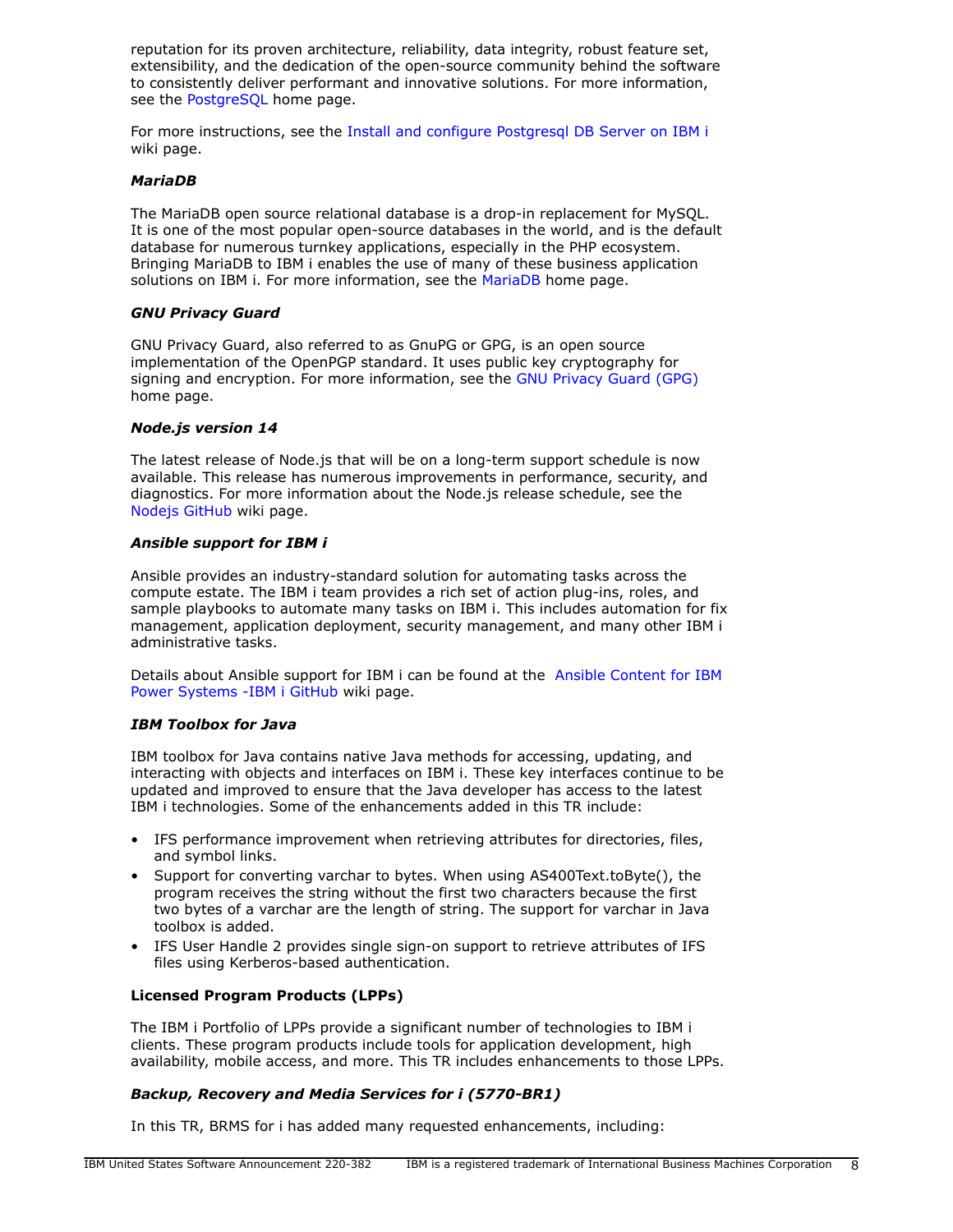- The PRTRPTBRM command using parameter TYPE(\*CTLGRPSTAT) delivers two enhancements:
	- The EXPDATE parameter allows reporting of active control group data.
	- The report shows if encryption was used during the backup of any control group entries.
- BRMS has changed the sync job for maintenance with the Reorganize BRMS database parameter RGZBRMDB(\*YES) to reduce the amount of time there are locks on the network related files. This will help to prevent locks during maintenance.
- The following values for \*LNK Backup Control Group Entries on the Save While Active attribute have been added: \*ALWCKWR, \*ALWCKSY, \*LNKALL, \*LNKALLS.
- Changes were made in the BRMS Recovery Report (QP1ARCY) to streamline the required recovery steps.
- BRMS enhanced the Backup Control Group processing of an empty \*OUTQ.
- Some SQL services are included in BRMS which provide a similar view of media information provided by the WRKMEDBRM command.
- A move policy location for full volumes has been added.
- The WRKOBJBRM command has been enhanced with the START parameter to order which entries are shown first.

The preceding list of enhancements to BRMS are added in IBM i 7.4 PTF SI73678.

# *IBM PowerHA SystemMirror for i 7.4 (5770-HAS)*

IBM PowerHA SystemMirror for i (PowerHA) 7.4 TR3, which is equivalent to HA fix pack 4.3.1, delivers a set of enhancements centered around deployment and usability that simplify the management of high availability environments.

# *Simplified deployment*

Deploying a PowerHA cluster has been greatly simplified in this release with automation and default settings that can be customized. The number of manual steps required to configure a PowerHA environment have been significantly reduced, enabling a quicker and simpler setup.

# *Simplified management*

Simplifying the management of PowerHA, commands have been made easier to use by providing additional prompt support. For example, there are Contextual F4 prompt options and prompting that are optimized to pertain to the specific environment and configuration.

# *PowerHA dashboards*

By design, PowerHA requires minimal ongoing monitoring, management, and maintenance. The updated PowerHA dashboards make monitoring even simpler. At-a-glance views using the dashboards enable administrators to see any errors or warnings that may affect their business continuity. These dashboards can be configured to have one screen display multiple PowerHA environments alongside information from other availability products as well. This significantly improves the simplicity of managing multiple implementations.

# *Geographic Mirroring Real-time recovery point objective (RPO) information*

A key metric for a business continuity solution, the RPO, indicates how much data will be lost in the event of a disaster.

For synchronous solutions such as PowerHA synchronous geographic mirroring, the RPO is 0. However, synchronous solutions are limited to a maximum distance of approximately 300 kilometers. PowerHA enables replication to span the globe with asynchronous geographic mirroring. As with any asynchronous solution, the tradeoff for greater distances is a larger RPO.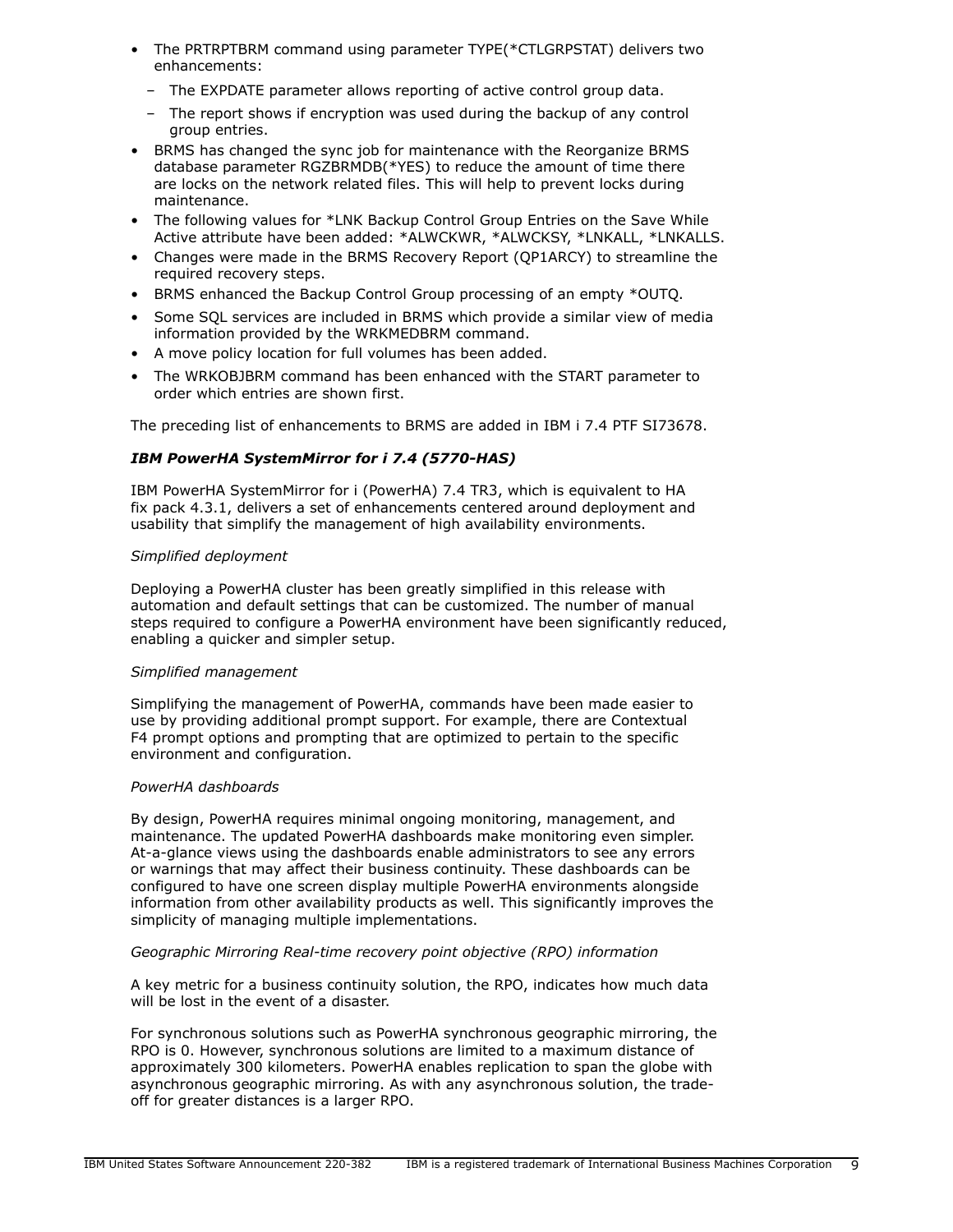With this latest update to PowerHA, regardless whether the delivery is synchronous or asynchronous, real-time RPO information is displayed on the geographic mirroring session screen. This information assists administrators by estimating the impact of the network on the performance of geographic mirroring.

### *PowerHA SQL services*

PowerHA introduced support for SQL services earlier this year. This update expands this support to include SQL-based access for PowerHA session information, enabling clients to query information about the state of replication.

## *Additional enhancements*

There are several other enhancements to PowerHA including easier to configure firewall security and QoS in a geographic mirroring environment with the ability to specify a port number for use by geographic mirroring.

For more information about these enhancements, see the [IBM PowerHA](https://ibm.biz/ibmi-powerha) [SystemMirror for i](https://ibm.biz/ibmi-powerha) wiki page.

The planned availability date for the update to IBM PowerHA SystemMirror for i is December 18, 2020.

# *IBM Db2 Mirror for i (5770-DBM)*

IBM Db2 Mirror for i, introduced with IBM i 7.4, provides a solution for clients wishing to implement continuous availability. In this TR, the following enhancements have been made:

- Configuration improvements The setup process is enhanced to provide more options for initial setup and reconfigurations. This adds more flexibility when choosing to use hardware replication or operating system software-level cloning.
- Management improvements -- Enhancements are included to enable the setting of default behaviors for state changes and planned outages. These additions provide an administrator with more control to take over control of the situation instead of waiting for the default recovery process.
- Application Evaluation -- The Application Evaluation component of Db2 Mirror is adding the capability to evaluate work file usage in a contextual, statistical, and plan cache point of view. In many client environments, this may help to eliminate the default replication of short-lived work files that do not need to be replicated.
- IBM i SQL Services This TR adds additional SQL Services and has extended others to support the latest Db2 Mirror features. These enhancements are designed to assist administrators in managing the Db2 Mirror environment.

The GUI for managing the Db2 Mirror environment has been enhanced with the following features:

- Multiple authentication methods -- When configuring a Db2 Mirror pair, an option is available allowing the use of one of the three following authentication methods:
	- a. The currently signed on user.
	- b. A user and password saved to an encrypted file on IBM i.
	- c. Prompt the first time the Mirror pair is accessed.
- Secure connection The Db2 Mirror GUI uses IBM Toolbox for Java to connect from the GUI node to the specified Db2 Mirror node. Users can now configure the GUI to leverage an SSL based connection.
- Replication Criteria List (RCL) multirule addition support The RCL GUI interface has been enhanced to include the ability to add multiple rules in a single operation, importing rules from a file, and being able to view the impact of the rules on objects on the Mirror nodes prior to being applied.
- Application eligibility The application eligibility support has been enhanced to help users determine if large work files are being created, used, and mirrored.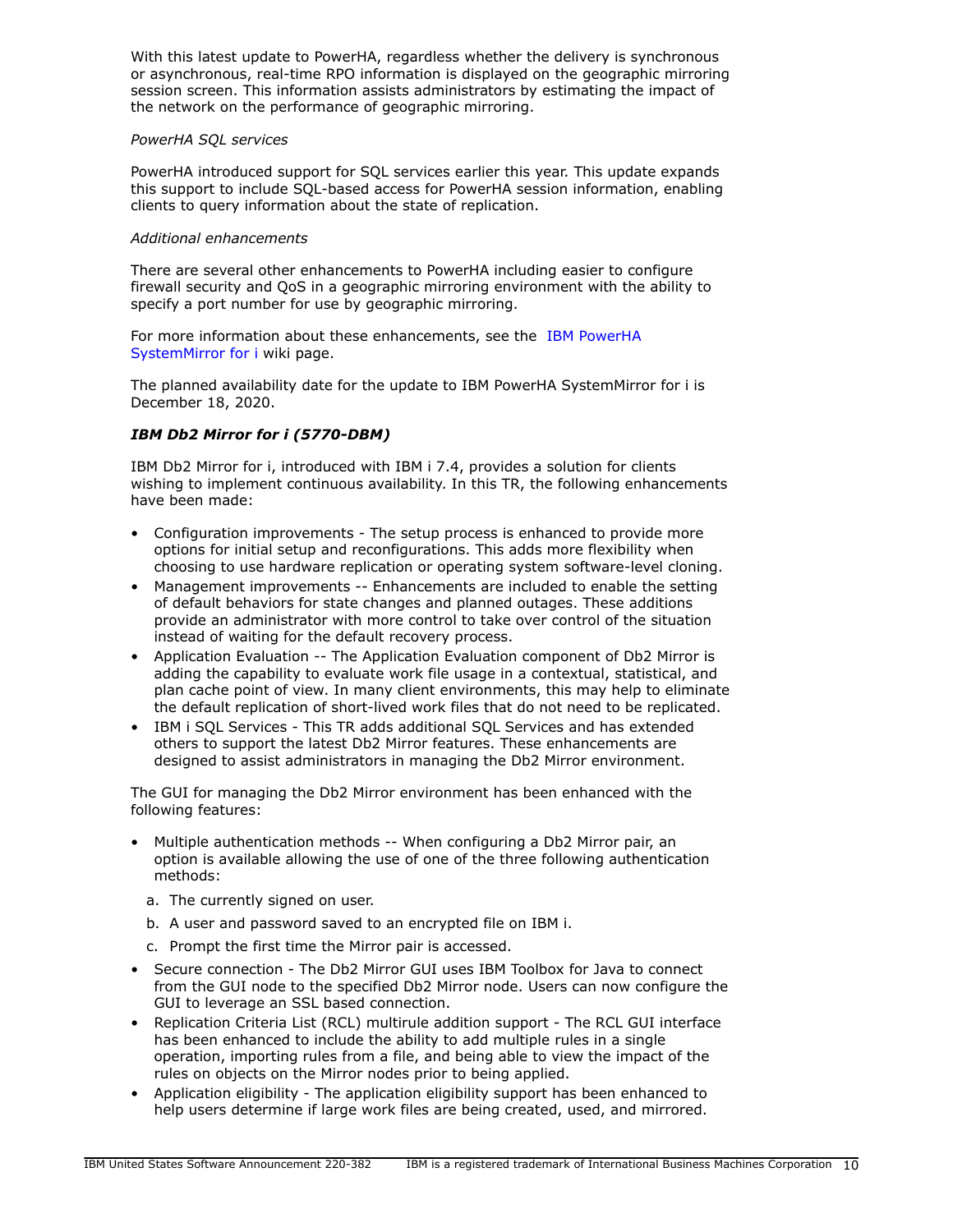# *IBM Cloud Storage Solutions for i (5733-ICC)*

IBM Cloud Storage Solutions provides an API interface for moving IBM i data to storage based in a cloud environment. It has tight integration with BRMS allowing for automated IBM i backup to cloud-based storage. The list of supported cloud storage systems has been enhanced to include Google Cloud storage using an S3 connection. Additionally, IBM Cloud Storage Solutions can support leveraging a proxy server when running in a pure cloud-based infrastructure.

# *Administration Runtime Expert (ARE)*

ARE is adding support to meet the needs of administrators looking for a solution to maintain, distribute, and apply PTFs to multiple IBM i partitions. The PTF support is enhanced to make the management of diverse PTF apply requirements easier to use. The reporting capabilities have been updated to provide more information about all systems in the ARE environment.

# *Rational Development Studio (5770-WDS)*

In this TR, IBM i delivers additional capabilities in the RPG language, part of Rational Development Studio for i. Many of these requirements have been requested from the IBM i developer community providing ease of use, easier integration, and other enhancements, including:

- Parameter REQEXTPR is added to the CRTBNDRPG and CRTRPGMOD commands to control how the compiler responds when there is no prototype specified for an exported procedure. Additionally, the keyword REQEXTPR can be placed in the Control Specification (H-spec). The default for the LEVEL parameter is \*NO. With the \*WARN level, the compiler will issue a warning diagnostic message. With the \*REQUIRE level, the compiler will issue a severe diagnostic message causing the compile to fail.
- With keyword EXPROPTS(\*ALWBLANKNUM), a value of blanks will not cause an error %INT, %INTH, %UNS, %UNSH, %DEC, %DECH, and %FLOAT. The builtin function will return the value zero. A blank value will also be allowed for a numeric value for XML-INTO and DATA-INTO.
- With control keyword EXPROPTS(\*USEDECEDIT), %DEC and %DECH will accept "thousands" separators in a string operand. Thousands separators are used when separating decimal characters into thousands, for example the comma is the thousands character in 1,000,000. The decimal point and thousands separator specified by the DECEDIT keyword will be used to interpret the string.
- Built-in functions %LIST and %RANGE, and 'IN' operator:
	- %LIST allows specification of an array directly in calculations. %LIST can be used wherever an array can be used, with a few exceptions such as SORTA and %LOOKUP.
	- The IN operator with %RANGE allows checking whether a value is in a range of values or whether the value is in an array or list.
- When control keyword DEBUG(\*RETVAL) is specified, the value being returned by a subprocedure can be determined within the debugger by evaluating the special variable QRNU RETVAL.

For more information about details and updates, see the [RPG Cafe](https://ibm.biz/rpg_cafe) website.

# *IBM Rational Developer for i (RDi 9.6.0.8) (5733-RDW) (D0C5FLL/D0ZN3LL in Passport Advantage(R))*

RDi is the strategic tool for RPG and COBOL development and is used by IBM i developers all over the world. These developers contribute suggestions and ideas to IBM. Many features have been added to assist in the process of refactoring and modernizing application code, including:

- The extract procedure refactoring feature can be used to convert business rules into reusable procedures.
- The library list view is enhanced to easily modify a library list from any RDi perspective.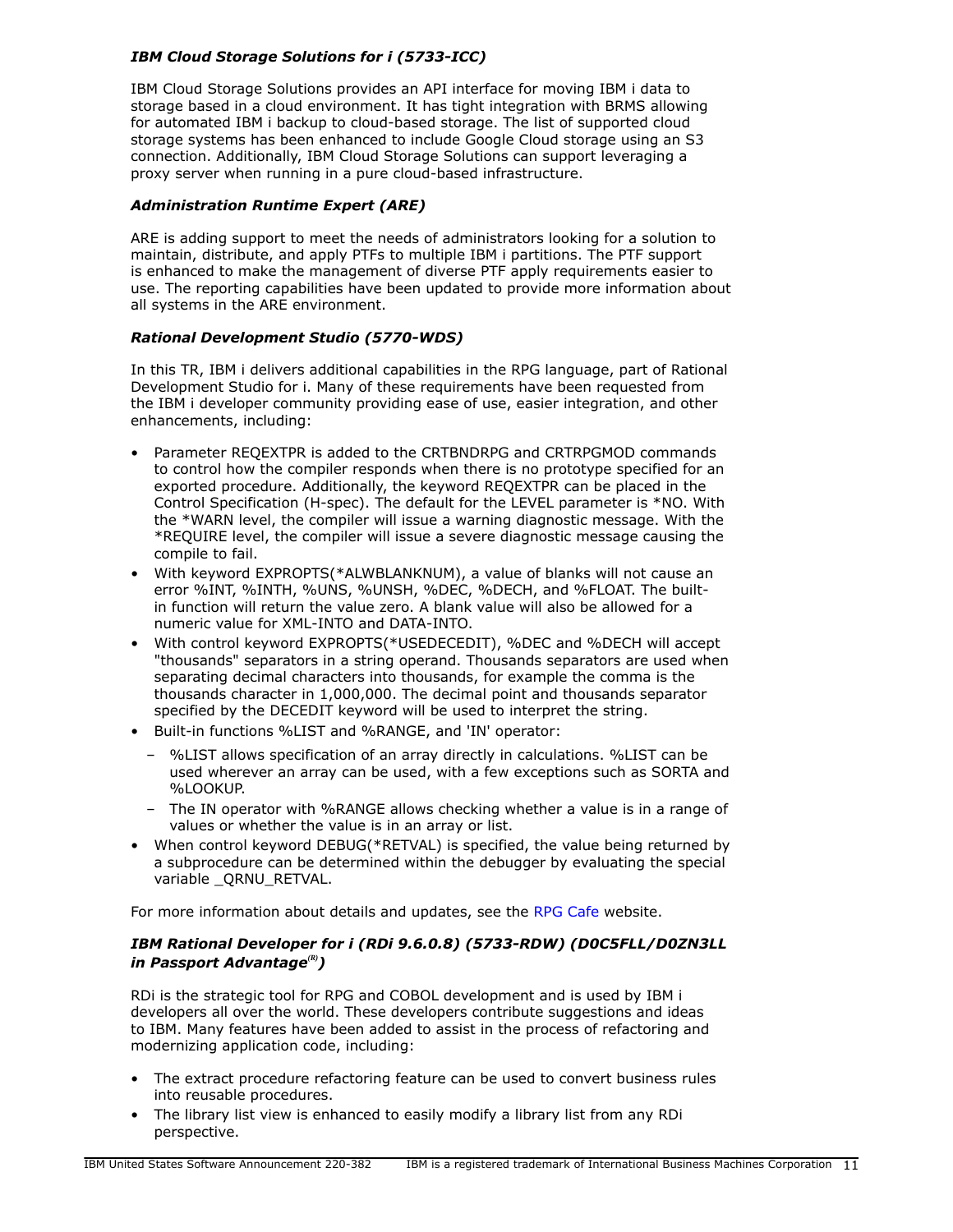- A simpler way to search for RDi preferences with the preferences keyword filter.
- Variables larger than 4,095 characters can be seen in the RDi debugger.
- Service entry points allow conditional entries for breakpoint.
- Persist display hover text for procedure parameters has been added.
- Double-clicking of source elements will allow the inclusion of the "\*" symbol when appropriate.
- Sorting by name control in the outline view will not affect the sorting of key fields.
- Additional features in the RDi editor to support functions in the RPG Language (see RDS section above):
	- DATA-GEN opcode is supported.
	- OPTIONS(\*EXACT) for prototyped parameters is added.
	- OVERLOAD keyword is supported in the editor.
- Editor navigation for marked occurrences of variables has been enabled.
- Many SQL formatter improvements.
- The improved "Copy To" dialog reduces the chances of a user copying to an unintended location.
- /copy and /include files now can be opened from source stored on IFS.
- IBM i Access Client Solutions (ACS) can be launched from RDi without requiring a separate Java Runtime Environment installation.

For more information on these and many more enhancements, see the [IBM Rational](https://www.ibm.com/support/pages/node/603339#9607) [Developer for i](https://www.ibm.com/support/pages/node/603339#9607) fix list.

# *IBM Universal Manageability Enablement for i*

The Common Information Model support that is part of 5770-UME has been updated to support TLS 1.3.

# **Hardware and firmware**

# *IBM i IPL time improvement*

IBM i initial program load (IPL) time has been reduced by optimizing main storage (memory) hardware configuration checking. The first IPL after installing the TR will take the usual amount of time. Subsequent IPLs may be faster depending on the amount of main storage. The larger the amount of main storage, the greater the potential for noticeable improvement in IPL time.

# *Increased speed for duplicating tape media*

IBM i now supports faster duplication of tape media in the case where the files to be duplicated are not at the beginning of the media. The commands whose processing times have been improved are DUPTAP and DUPMEDBRM.

With this enhancement, the duplicate tape function will space directly to the files to be duplicated instead of searching every file on the media to find the correct files to duplicate. This can also reduce media wear by limiting the number of full media passes needed to position to the files to be duplicated.

# *Power Systems support*

IBM i supports the latest hardware, firmware, virtualization, and I/O that provide operational efficiency and increased configuration flexibility:

- Power Systems server models 9009-22S and 9009-42S are tuned for SAP HANA workloads and can run IBM i workloads on the same server
- PCIe4 x8 NVMe flash adapters
- PCIe2 2-Port USB 3.0 adapter
- PCIe3 16 Gb 2-port Fibre Channel adapter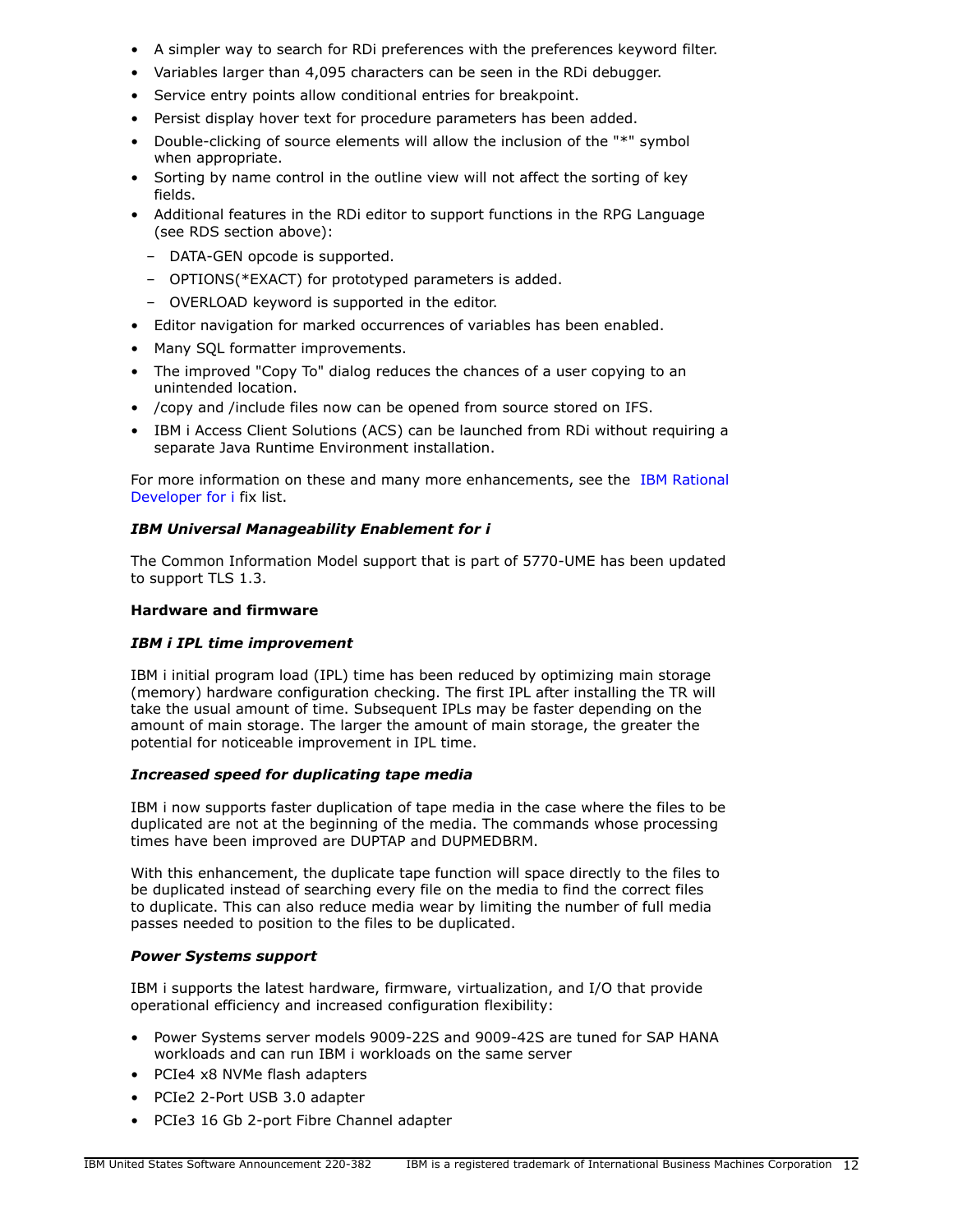- New level of VIOS that allows multiple mapping of NPIV ports for Live Partition Mobility (LPM) operations and improvements to NPIV scaling
- Mainstream 931 GB, 1.86 TB, 3.72 TB, and 7.44 TB capacity solid-state drives (SSDs)

In addition, the previous TR level supports the Power Systems server models 9009-41G, 9009-42G, and 9009-22G, which were announced on July 14, 2020. These models have 2.5" bays for NVMe devices and an increased number of PCIe gen4 slots. The 9009-22G includes a 1-core offering.

#### *Additional details*

Additional details about these and other hardware-related and firmware-related enhancements can be found in the [Hardware and Firmware](https://www.ibm.com/support/pages/node/1128525) section of the Technology Updates wiki.

# **Reference information**

For additional information about IBM i, see Software Announcement [220-383](http://www.ibm.com/common/ssi/cgi-bin/ssialias?infotype=an&subtype=ca&appname=gpateam&supplier=897&letternum=ENUS220-383), dated October 6, 2020, IBM i 7.3 TR9.

For additional information about hardware, virtualization, and I/O, see:

- Hardware Announcement [120-025,](http://www.ibm.com/common/ssi/cgi-bin/ssialias?infotype=an&subtype=ca&appname=gpateam&supplier=897&letternum=ENUS120-025) dated July 14, 2020, IBM Power System S922 (9009-22G) and S922 Entry Level Single Socket
- Hardware Announcement [120-024,](http://www.ibm.com/common/ssi/cgi-bin/ssialias?infotype=an&subtype=ca&appname=gpateam&supplier=897&letternum=ENUS120-024) dated July 14, 2020, IBM Power System S924 (9009-42G) with Epic Solution Edition
- Hardware Announcement [120-026,](http://www.ibm.com/common/ssi/cgi-bin/ssialias?infotype=an&subtype=ca&appname=gpateam&supplier=897&letternum=ENUS120-026) dated July 14, 2020, IBM Power System S914 (9009-41G)
- Software Announcement [220-380,](http://www.ibm.com/common/ssi/cgi-bin/ssialias?infotype=an&subtype=ca&appname=gpateam&supplier=897&letternum=ENUS220-380) dated October 6, 2020, IBM Virtualization enhancements
- Hardware Announcement [120-055,](http://www.ibm.com/common/ssi/cgi-bin/ssialias?infotype=an&subtype=ca&appname=gpateam&supplier=897&letternum=ENUS120-055) dated October 6, 2020, IBM Power System H924 (9223-42S)
- Hardware Announcement [120-054,](http://www.ibm.com/common/ssi/cgi-bin/ssialias?infotype=an&subtype=ca&appname=gpateam&supplier=897&letternum=ENUS120-054) dated October 6, 2020, IBM Power System H922 (9223-22S)
- Hardware Announcement [120-064,](http://www.ibm.com/common/ssi/cgi-bin/ssialias?infotype=an&subtype=ca&appname=gpateam&supplier=897&letternum=ENUS120-064) dated October 6, 2020, IBM Power Systems enhancements

### <span id="page-12-1"></span>**Program number**

| Program number | /RM | Program name         |
|----------------|-----|----------------------|
| 5770-SS1       |     | <b>IBM i 7.4 TR3</b> |

# **Offering Information**

Product information is available on the [IBM Offering Information](http://www.ibm.com/common/ssi) website.

# <span id="page-12-0"></span>**Publications**

None

### **Services**

### **Software Services**

IBM Software Services has the breadth, depth, and reach to manage your services needs. You can leverage the deep technical skills of the lab-based software services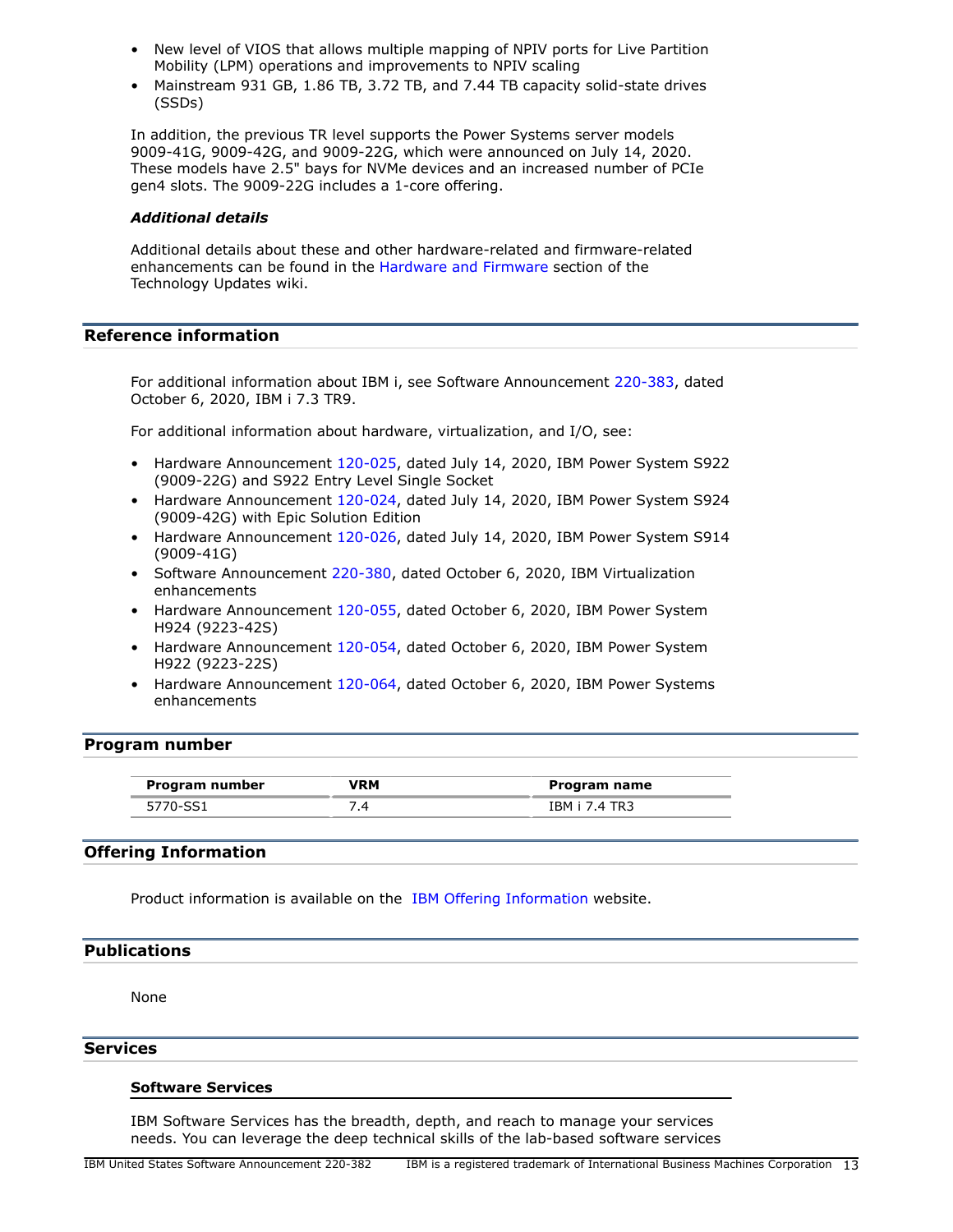team and the business consulting, project management, and infrastructure expertise of the IBM Global Services team. Also, IBM extends the reach of IBM Software Services through IBM Business Partners to provide an extensive portfolio of capabilities. IBM provides the global reach, intellectual capital, industry insight, and technology leadership to support a wide range of critical business needs.

To learn more about IBM Software Services, contact your Lab Services Sales or Delivery Leader.

# <span id="page-13-0"></span>**Technical information**

### **Specified operating environment**

### *Hardware requirements*

IBM i 7.4 TR3 is supported on select Power Systems servers with POWER9 or POWER8 processors. Clients using blades or PureFlex systems, and those using servers with POWER7, POWER7 +, or earlier processors, need to move to newer systems to take advantage of the features in IBM i 7.4 TR3.

For up-to-date information about all types of code levels needed for support of a particular feature, see the [IBM Prerequisite](https://www-912.ibm.com/e_dir/eServerPrereq.nsf) website.

For additional information, see the System to IBM i mapswebsite.

### *Software requirements*

To find the supporting technical details and software requirements for IBM i 7.4, see the [TR3 enhancements](https://www.ibm.com/ibmi/techupdates/i74-tr3) website.

#### *IBM Support*

[IBM Support](https://www.ibm.com/support) is your gateway to technical support tools and resources that are designed to help you save time and simplify support. IBM Support can help you find answers to questions, download fixes, troubleshoot, submit and track problem cases, and build skills. Learn and stay informed about the transformation of IBM Support, including new tools, new processes, and new capabilities, by going to the [IBM Support Insider](https://www.ibm.com/support/insider).

### **Planning information**

### *Packaging*

This offering is delivered through the internet and as physical media.

#### **Security, auditability, and control**

IBM i uses the security and auditability features of IBM i.

The client is responsible for evaluation, selection, and implementation of security features, administrative procedures, and appropriate controls in application systems and communication facilities.

### <span id="page-13-1"></span>**Ordering information**

Consult your IBM representative.

### **Charge metric**

Not applicable.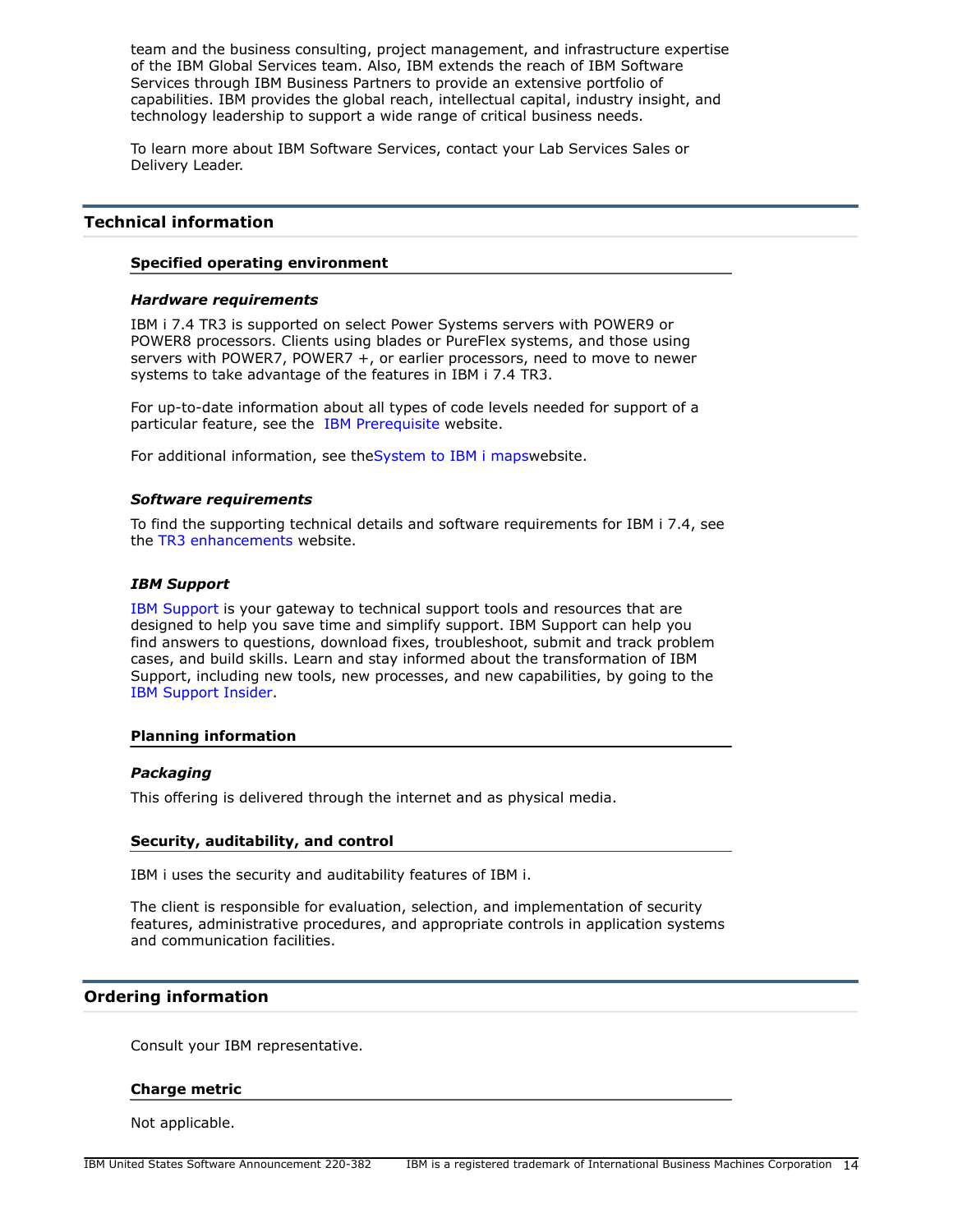# <span id="page-14-0"></span>**Terms and conditions**

The information provided in this announcement letter is for reference and convenience purposes only. The terms and conditions that govern any transaction with IBM are contained in the applicable contract documents such as the IBM International Program License Agreement, IBM International Passport Advantage Agreement, and the IBM Agreement for Acquisition of Software Maintenance.

#### **Licensing**

IBM International Program License Agreement including the License Information document and Proof of Entitlement (PoE) govern your use of the program. PoEs are required for all authorized use.

This software license includes Software Subscription and Support (also referred to as Software Maintenance).

#### **Software Maintenance**

The IBM Agreement for Acquisition of Software Maintenance (Z125-6011) applies for Subscription and Support (also referred to as Software Maintenance) and does not require client signatures.

Licenses under the IBM International Program License Agreement (IPLA) provide for support with ongoing access to releases and versions of the program. IBM includes one year of Software Subscription and Support (also referred to as Software Maintenance) with the initial license acquisition of each program acquired. The initial period of Software Subscription and Support can be extended by the purchase of a renewal option, if available. Two charges apply: a one-time license charge for use of the program and an annual renewable charge for the enhanced support that includes telephone assistance (voice support for defects during normal business hours), as well as access to updates, releases, and versions of the program as long as support is in effect.

### **License Information number**

Follow-on releases, if any, may have updated terms. See the [License Information](https://www.ibm.com/software/sla/sladb.nsf/search?OpenForm) [documents](https://www.ibm.com/software/sla/sladb.nsf/search?OpenForm) website for more information.

#### **Limited warranty applies**

Yes

### **Limited warranty**

IBM warrants that when the program is used in the specified operating environment, it will conform to its specifications. The warranty applies only to the unmodified portion of the program. IBM does not warrant uninterrupted or error-free operation of the program or that IBM will correct all program defects. You are responsible for the results obtained from the use of the program.

IBM provides you with access to IBM databases containing information on known program defects, defect corrections, restrictions, and bypasses at no additional charge. For further information, see the [IBM Support Guide](http://www.ibm.com/support/customercare/sas/f/handbook/home.html).

IBM will maintain this information for at least one year after the original licensee acquires the program (warranty period).

#### **Program support**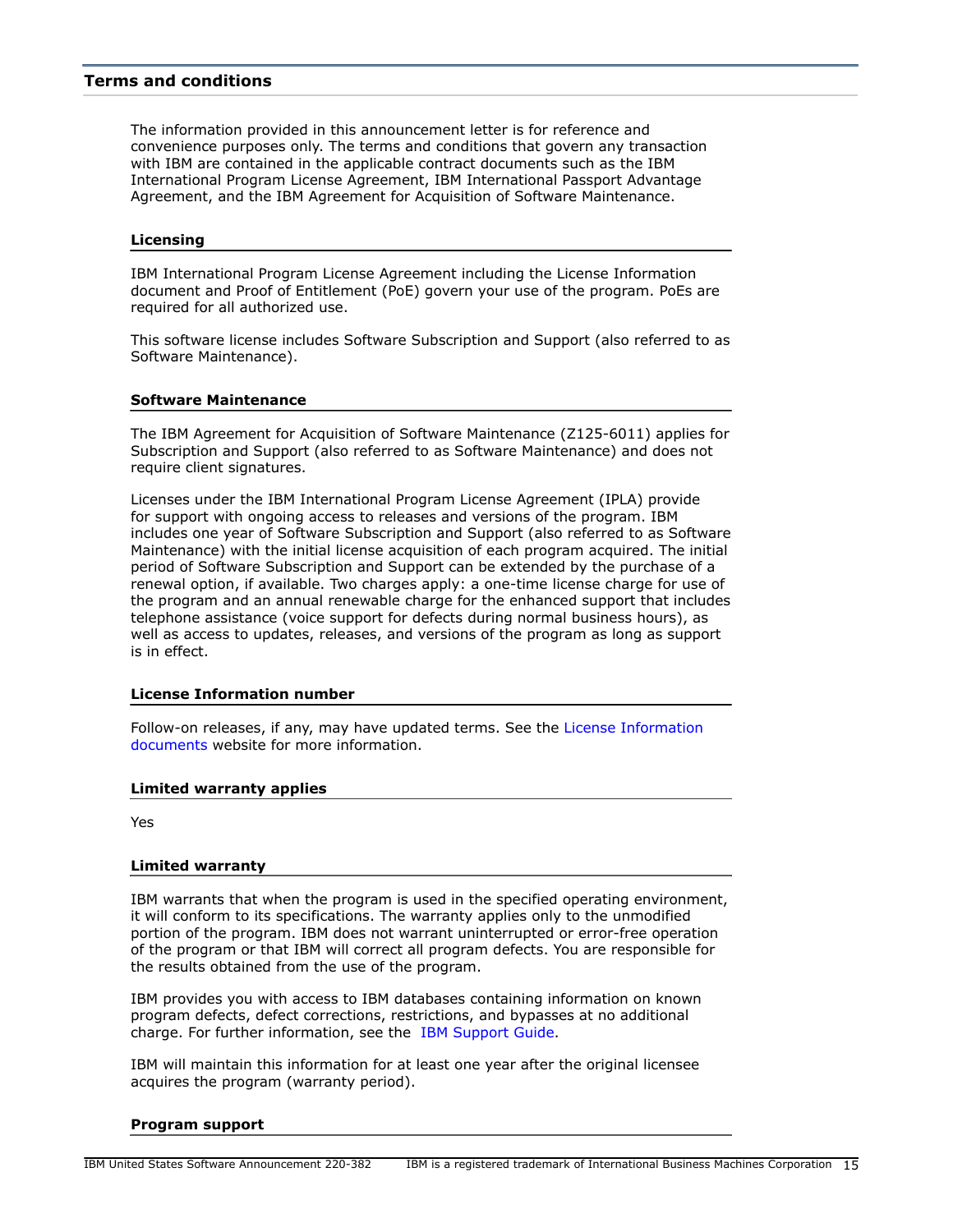Subscription and Support includes telephone assistance, as well as access to updates, releases, and versions of the program as long as support is in effect. You will be notified of discontinuance of support with 12 months' notice.

### **Money-back guarantee**

If for any reason you are dissatisfied with the program and you are the original licensee, you may obtain a refund of the amount you paid for it, if within 30 days of your invoice date you return the program and its PoE to the party from whom you obtained it. If you downloaded the program, you may contact the party from whom you acquired it for instructions on how to obtain the refund.

For clarification, note that for programs acquired under any of IBM's On/Off Capacity on Demand (On/Off CoD) software offerings, this term does not apply since these offerings apply to programs already acquired and in use by you.

## **Volume orders (IVO)**

No

## **Passport Advantage applies**

No

## **Software Subscription and Support applies**

Yes. All distributed software licenses include Software Subscription and Support (also referred to as Software Maintenance) for a period of 12 months from the date of acquisition, providing a streamlined way to acquire IBM software and assure technical support coverage for all licenses. Extending coverage for a total of three years from date of acquisition may be elected.

While your Software Subscription and Support is in effect, IBM provides you assistance for your routine, short duration installation and usage (how-to) questions, and code-related questions. IBM provides assistance by telephone and, if available, electronic access, only to your information systems (IS) technical support personnel during the normal business hours (published prime shift hours) of your IBM support center. (This assistance is not available to your end users.) IBM provides Severity 1 assistance 24 hours a day, every day of the year. For additional details, go to the [IBM Support Handbooks](http://www.ibm.com/support/handbook) page.

Software Subscription and Support does not include assistance for the design and development of applications, your use of programs in other than their specified operating environment, or failures caused by products for which IBM is not responsible under this agreement.

### **IBM Operational Support Services - SoftwareXcel**

No

**System i Software Maintenance applies**

Yes

### **Variable charges apply**

No

**Educational allowance available**